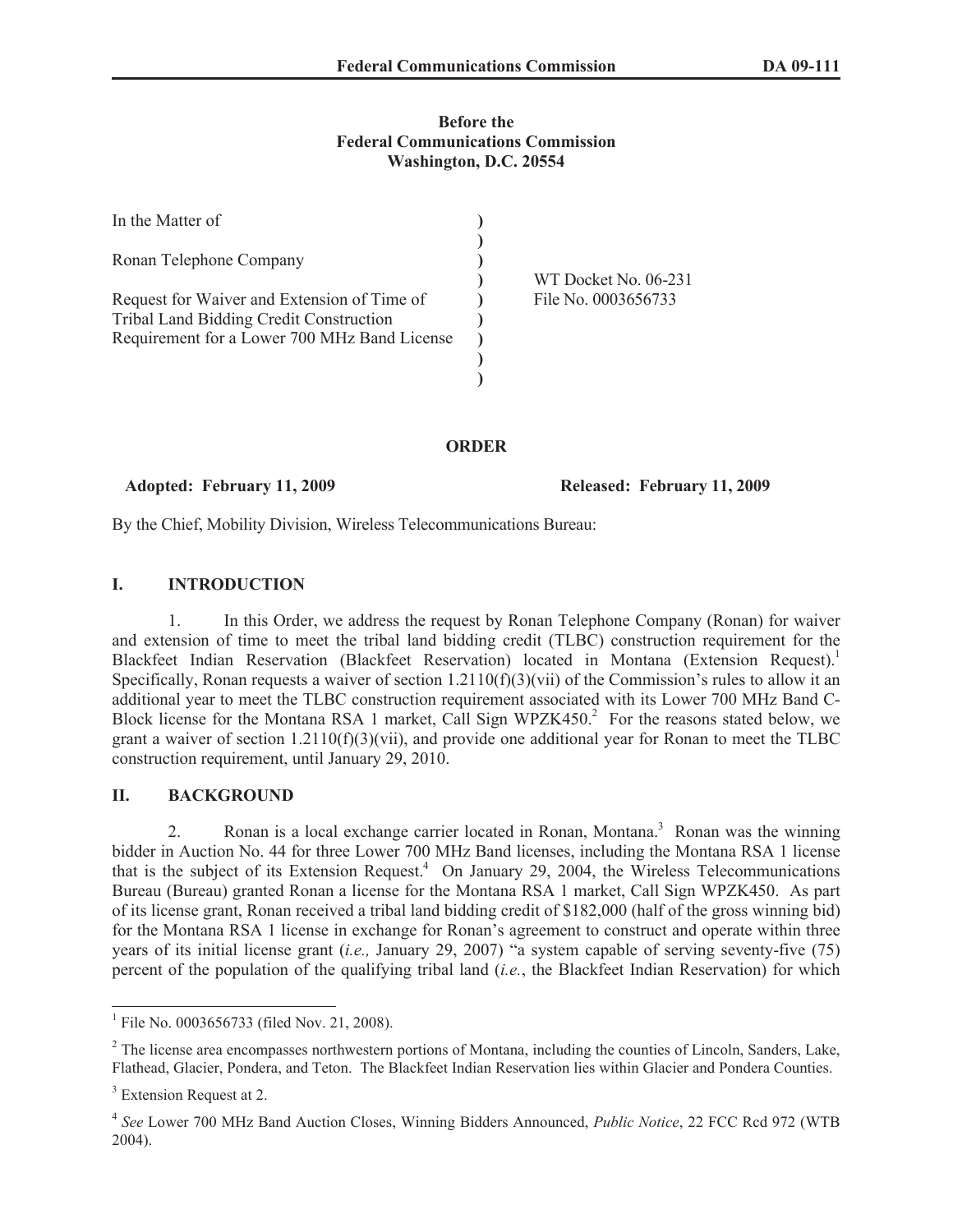the credit was awarded."<sup>5</sup>

3. On November 29, 2006, Ronan filed a request for waiver to extend for three years the deadline to meet Ronan's TLBC construction requirement under section  $1.2110(f)(3)(vi)$  of the Commission's rules. Absent a waiver, Ronan would have been required to file within fifteen days of the third anniversary of its initial license grant a post-construction certification stating that it has constructed and is operating a system capable of serving seventy-five percent of the population of the Blackfeet Reservation.<sup>6</sup> In addition, pursuant to section 1.2110(f)(3)(viii) of the Commission's rules, if Ronan had failed to comply with the requirement to submit a timely post-construction certification, it would have been required to repay the tribal land bidding credit amount in its entirety, plus interest, within thirty days of the third anniversary of its initial license grant or its license terminates automatically.<sup>7</sup> In an Order released on January 26, 2007, the Bureau granted Ronan an additional one year (*i.e.,* until January 29, 2008) to meet its TLBC construction requirement.<sup>8</sup>

4. On November 21, 2008, Ronan filed the Extension Request at issue here, which seeks a waiver of section  $1.2110(f)(3)(vi)$  to allow an additional year to meet the TLBC construction requirement associated with its Lower 700 MHz Band C-Block license for the Montana RSA 1 market.<sup>9</sup> On December 23, 2008, the Bureau issued a Public Notice seeking comment on Ronan's Extension Request.<sup>10</sup> On December 22, 2008, Ronan filed comments in support of its extension request.<sup>11</sup> On January 7 and 8, 2009 respectively, the Montana Public Service Commission (Montana PSC) and the Blackfeet Tribal Business Council (Blackfeet Council) filed comments in support of the Extension Request. $^{12}$ 

5. In the *Tribal Lands Order*, the Commission stated "[w]e are willing to consider relaxing our buildout requirements in cases where parties can demonstrate that doing so will expedite deployment of service to tribal lands. We therefore encourage parties to file specific waiver requests if need be, and commit to consider such requests expeditiously."<sup>13</sup> In the *Second Tribal Lands Order*, the Commission noted that "there may be conditions, such as technical obstacles, economic factors, or other difficulties that may make it difficult for carriers to satisfy the stricter [tribal lands] construction requirement.

 $747$  C.F.R. § 1.2110(f)(3)(viii).

<sup>8</sup> See Ronan Telephone Company Request for Waiver and Extension of Time of Tribal Land Bidding Credit Construction Requirement for a Lower 700 MHz Band Licensee, *Order*, WT Docket No. 06-231, 22 FCC Rcd 972 (WTB MD 2007) (*Ronan Order*). Ronan sought, and was granted, a second waiver in 2008. *See* Ronan Telephone Company Request for Waiver and Extension of Time of Tribal Land Bidding Credit Construction Requirement for a Lower 700 MHz Band Licensee, *Order*, WT Docket No. 06-231, 23 FCC Rcd 845 (WTB MD 2008).

9 *See generally* Extension Request.

<sup>10</sup> *See* Wireless Telecommunications Bureau Seeks Comment on Ronan Telephone Company Request for An Additional Year to Meet Tribal Lands Bidding Credit Construction Requirement, *Public Notice*, WT Docket No. 06- 231, DA 08-2778 (rel. Dec. 23, 2008).

<sup>11</sup> *See* Comments of Ronan Telephone Company (filed Dec. 22, 2008, in WT Docket No. 06-231 (Ronan Comments).

<sup>12</sup> *See* Comments of the Blackfeet Tribal Business Council filed on January 8, 2009 in WT Docket No. 06-231 (Blackfeet Council Comments); Comments of the Montana Public Service Commission filed on January 7, 2009 in WT Docket No. 06-231 (Montana PSC Comments).

<sup>13</sup> Extending Wireless Telecommunications Services to Tribal Lands, *Report and Order and Further Notice of Proposed Rulemaking*, WT Docket No. 99-266, 15 FCC Rcd 11794, 11809 ¶41 (2000) (*Tribal Lands Order*).

 $5$  47 C.F.R. § 1.2110(f)(3)(vii).

<sup>6</sup> *Id.*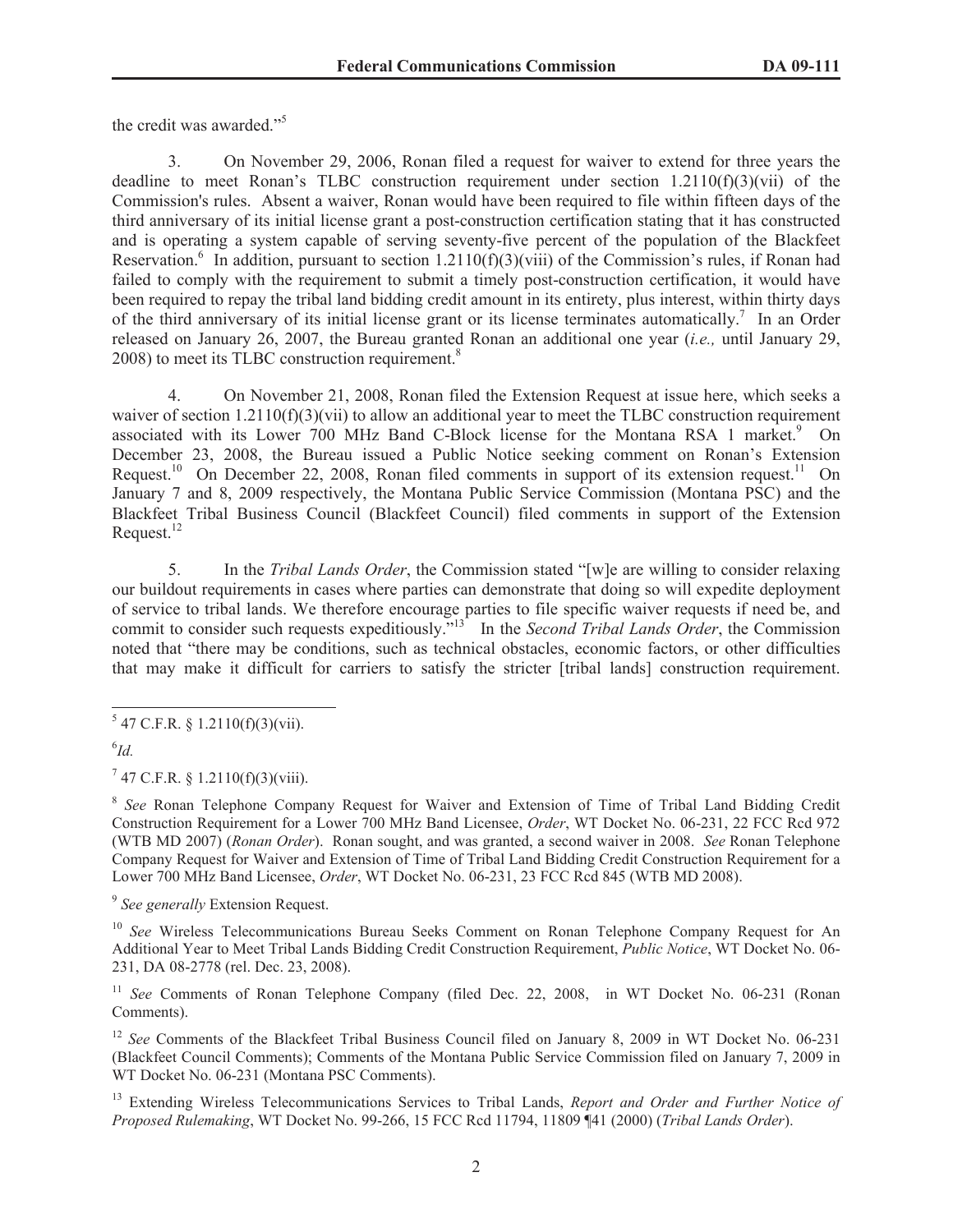Circumstances may exist on remote tribal lands such as low population density, rough terrain, or other factors that can negatively affect the ability of carriers to provide the requisite coverage to facilities in those areas."<sup>14</sup> In the *Third Tribal Lands Order*, the Commission advised "that should a carrier be unable to fulfill its construction requirements at the end of three years, it may seek a waiver from the relevant Commission rule."<sup>15</sup>

# **III. DISCUSSION**

6. As described in more detail below, we find that the unique circumstances described by Ronan warrant a waiver of the TLBC construction requirement. A waiver may be granted, pursuant to section 1.925 of the Commission's rules, if the petitioner establishes that: 1) the underlying purpose of the rule would not be served or would be frustrated by application to the instant case, and that grant of the waiver would be in the public interest; or 2) in view of unique or unusual factual circumstances of the instant case, application of the rule would be inequitable, unduly burdensome or contrary to the public interest, or the applicant has no reasonable alternative.<sup>16</sup>

7. Ronan states that the following issues have contributed to its inability to meet the TLBC construction requirement to date: 1) low population density of the Blackfeet Reservation outside of the town of Browning, Montana;<sup>17</sup> 2) location of many houses on the Blackfeet Reservation on the windprotected side of hills and at the bottom of ravines;<sup>18</sup> and 3) challenges faced by the Blackfeet Tribe in contributing capital to the project with Ronan.<sup>19</sup> Ronan states that approximately 60 percent of the Blackfeet Reservation's population of 10,100 is concentrated in and around the townsite of the community of Browning, with the remaining residents dispersed over 2,300 square miles, which equates to a population density of 1.4 persons per square mile.<sup>20</sup> Because the population density is so low, Ronan must construct numerous sites to meet the TLBC construction requirement of covering seventy-five percent of the population.<sup>21</sup> Furthermore, Ronan states that the Blackfeet Reservation's location in the "down slope wind band" of the Rocky Mountain Front accounts for some of the "strongest winds in North America.<sup>22</sup> As a result of the windy conditions as well as the ravines and rolling prairie that characterize the geography of the Blackfeet Reservation, houses on the Blackfeet Reservation are located on the windprotected side of hills and at the bottom of ravines. According to Ronan, the locations of the houses are very difficult to reach using wireless technology.<sup>23</sup> Finally, Ronan states that to date the Blackfeet Tribe has not been able to contribute all of the capital it intended to the project, which has delayed expansion of service outside of Browning.<sup>24</sup>

- <sup>20</sup> *Id*. at 8.
- <sup>21</sup> *Id*. at 6-9.
- <sup>22</sup> *Id*. at 6.
- $^{23}$  *Id*.

 $^{24}$  *Id.* at 6-7, 10.

<sup>14</sup> Extending Wireless Telecommunications Services to Tribal Lands, WT Docket No. 99-266, *Second Report and Order and Second Further Notice of Proposed Rulemaking*, 18 FCC Rcd 4775, 4783 ¶22 (2003) (*Second Tribal Lands Order*).

<sup>15</sup> Extending Wireless Telecommunications Services to Tribal Lands, WT Docket No. 99-266, *Third Report and Order*, 19 FCC Rcd 17652, 17656 ¶8 (2004) (*Third Tribal Lands Order*).

<sup>16</sup> 47 C.F.R. § 1.925.

<sup>&</sup>lt;sup>17</sup> Extension Request at 6-8.

<sup>18</sup> *Id*. at 6.

<sup>19</sup> *Id*. at 6-7, 10.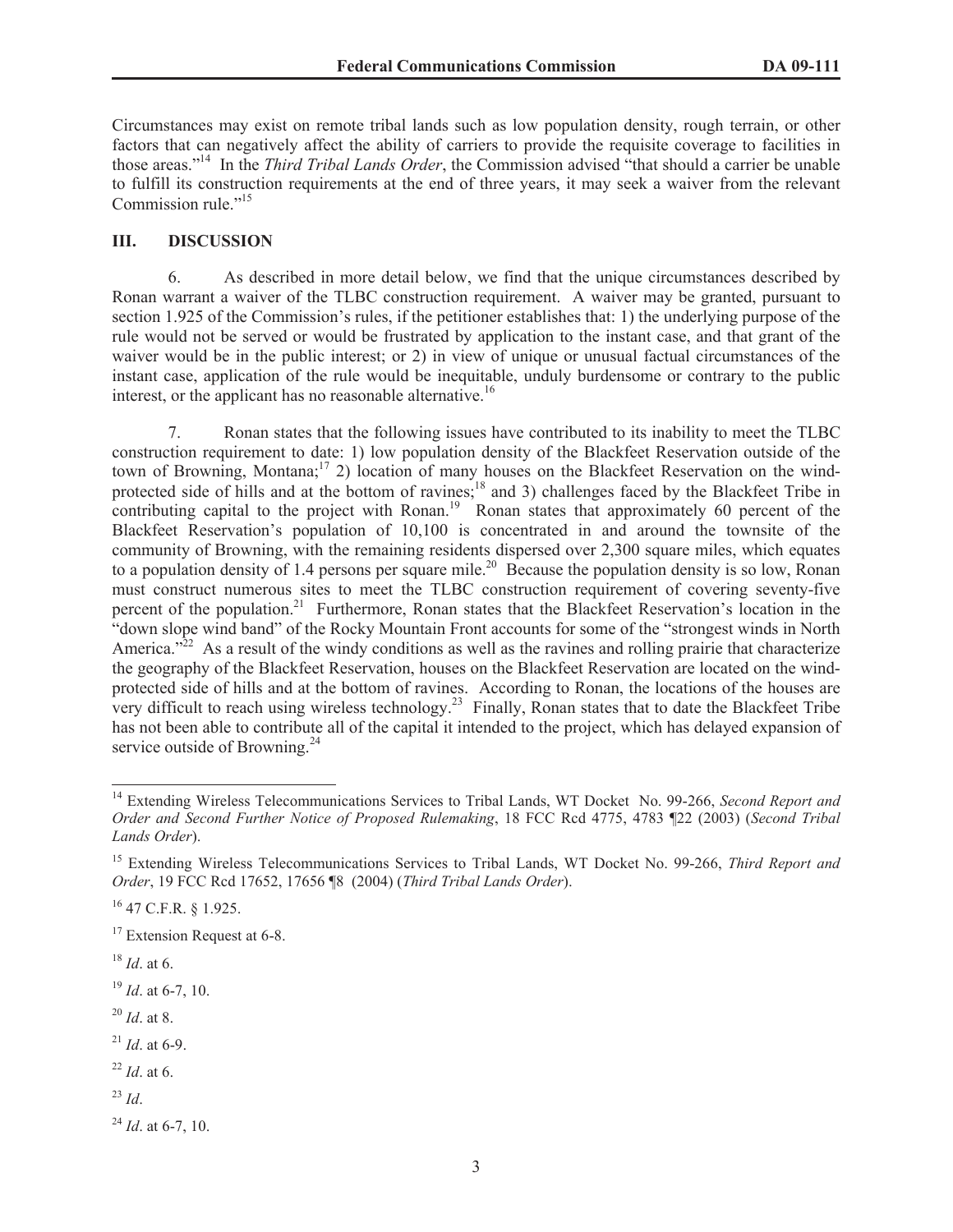8. In addition to the transmitter that Ronan previously constructed that serves the town of Browning, Ronan has constructed another transmitter that is capable of serving the 543 people of the small community of East Glacier.<sup>25</sup> The East Glacier site raised the total coverage from 59.3 percent to 64.6 percent of the Blackfeet Reservation's population.<sup>26</sup> Ronan indicates that it is presently constructing a cell site in the (non-reservation) town of Cut Bank (Seville) that will serve the Blackfeet Reservation, and is in the planning stages for providing service into the St. Mary Valley, which will serve the small communities of St. Mary and Babb, Montana, as well as the Blackfeet Reservation.<sup>27</sup> Ronan believes the addition of these new sites will allow it to fulfill its obligation to serve 75 percent of the tribal area for which it was awarded credit. $28$ 

9. In this case, we find that an extension of time for Ronan to meet its TLBC construction requirement is warranted. We note that the Commission is responsible for promoting the "development and rapid deployment of new technologies, products, and services for the benefit of the public, including those residing in rural areas."<sup>29</sup> Furthermore, Congress directed the Commission to "encourage the deployment on a reasonable and timely basis of advanced telecommunications capability to all Americans."<sup>30</sup> We note that an extension of time is supported by the Blackfeet Council and the Montana  $PSC.<sup>31</sup>$ 

10. In connection to its rural initiatives, in the *Rural Order*, the Commission established a baseline definition of a "rural area" as those counties (or equivalent) with a population density of 100 persons per square mile or less, based upon the most recently available Census data.<sup>32</sup> The population density of the Blackfeet Reservation is 4.3 persons per square mile.<sup>33</sup> In comparison, over ninety-percent of U.S. counties have a higher population density than the Blackfeet Reservation.<sup>34</sup> As previously stated, the Commission has acknowledged that low population density could be a factor that "negatively" affects the ability of a licensee to timely meet its TLBC construction requirement.<sup>35</sup>

11. In addition to low population density being a potential factor for an extension of time, the Commission also acknowledged that economic factors may be a condition that makes it difficult for carriers to timely satisfy the stricter TLBC construction requirement.<sup>36</sup> Ronan notes that backhaul between the existing Browning site and other sites is costly based on the type of infrastructure currently in

<sup>29</sup> 47 U.S.C. § 309(j)(3)(A).

<sup>30</sup> 47 U.S.C. § 157(a).

<sup>31</sup> *See generally* Blackfeet Council Comments; Montana PSC Comments.

<sup>32</sup> Facilitating the Provision of Spectrum-Based Services to Rural Areas and Promoting Opportunities for Rural Telephone Companies To Provide Spectrum-Based Services, *Report and Order and Further Notice of Proposed Rulemaking*, WT Docket No. 02-381, 19 FCC Rcd 19078, 19087 ¶11 (2004) (*Rural Order)*.

<sup>33</sup> This density is based on 2000 Census figures. If Browning, the largest community and administrative headquarter for the Blackfeet Nation, were removed from the calculation, the population density drops to below two persons per square mile.

<sup>34</sup> *Id*. Based on analysis by Commission staff, the population density of the Blackfeet Reservation outside of Browning is less than two persons per square mile.

<sup>35</sup>*Second Tribal Lands Order* at 4783 ¶22.

<sup>36</sup> *Id*.

<sup>25</sup> *Id*. at 7.

<sup>26</sup> *Id*.

<sup>27</sup> *Id*. at 7-8.

<sup>28</sup> *Id*. at 8.